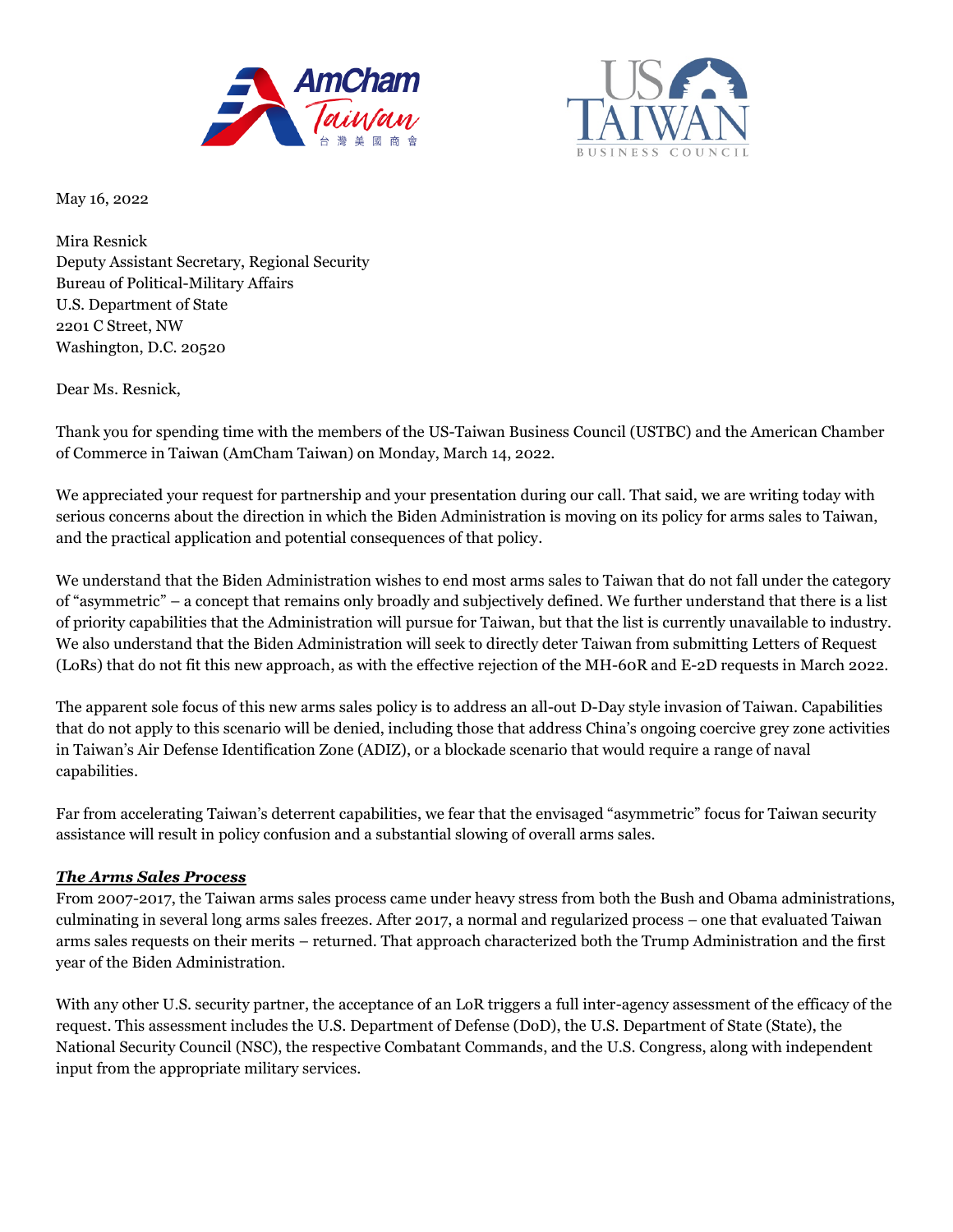



In the envisaged future for Taiwan arms sales, the new process would be "upstream" of the normal review process, and would preempt any LoRs based on Taiwan's own independent assessment of its needs. Only the NSC and State would determine what is sold to Taiwan, creating effective gatekeepers to the Foreign Military Sales (FMS) and Direct Commercial Sales (DCS) processes.

USTBC and AmCham Taiwan do not see how this return to previous approaches – now with added hindrances to the normal review process – will improve sound or timely considerations of what arms sales would advance Taiwan's national defense. By preempting Taiwan's ability to submit LoRs, it also provides the Administration with plausible deniability that Taiwan had ever expressed a need for a particular capability, or that a request was ever considered. We are unaware of any other major U.S. security assistance partners where such preconditions are imposed on the LoR process.

While the existing FMS and DCS processes can surely be improved, excluding core U.S. constituencies – as well as Taiwan's entire national defense establishment – when assessing arms sales to Taiwan is likely to cause confusion, result in poorer overall outcomes for Taiwan, and further slow the arms sales process.

## *What is "Asymmetric?"*

Asymmetry in the military doctrine sense refers more to operations than to equipment; an action that leverages strengths against the weaknesses of an adversary. The USG definition of "asymmetric" in the Taiwan context is extremely broad and subjective, which significantly reduces its utility and leaves it prone to interpretation, rather than serving as an objective and stand-alone definition. Based on what has been briefed to industry thus far, there is also a lack of clarity on how to assess capabilities that Taiwan believes are "asymmetric," but where the U.S. government disagrees.

The result is severe uncertainty for U.S. companies when reacting to a Taiwan request for more information, or a request for engagement on a particular capability that Taiwan believes fits the "asymmetric" parameters. When engaging with Taiwan on a specific capability, the company must proceed without clarity on if it will be worthwhile.

### *Wartime and Peacetime Deterrence*

Taiwan's Ministry of National Defense (MND) is charged with the full defense of the island, which includes all potential scenarios and not just any one single Chinese approach.

We fully agree that Taiwan should present a "hardened target" that will be painful for China to swallow. But Taiwan has security needs in both peacetime and wartime. Relegating Taiwan's defense only to capabilities and systems focused on a "D-day" scenario – which the new "asymmetric" policy appears to do – leaves China free to continue its grey-zone operations without consequences, and actually simplifies its planning by reducing the number of problems they are forced to consider.

We feel that the new arms sales policy misses critical aspects of complicating PRC calculations – which would require maximizing Taiwan's capabilities across the entire spectrum of operations and at all phases of a potential conflict. So far, the new "asymmetric" policy appears to exclude critical capabilities – including those with a material impact on antisubmarine warfare (in a blockade scenario) or on command and control of Taiwan's air space (during incursions into the island's ADIZ).

These new capability gaps – which, once created, are unlikely to be filled – would do immense long-term harm to Taiwan's ability to deter and defend in all phases of conflict. This would weaken Taiwan's defense, making it more vulnerable to a successful Chinese attack.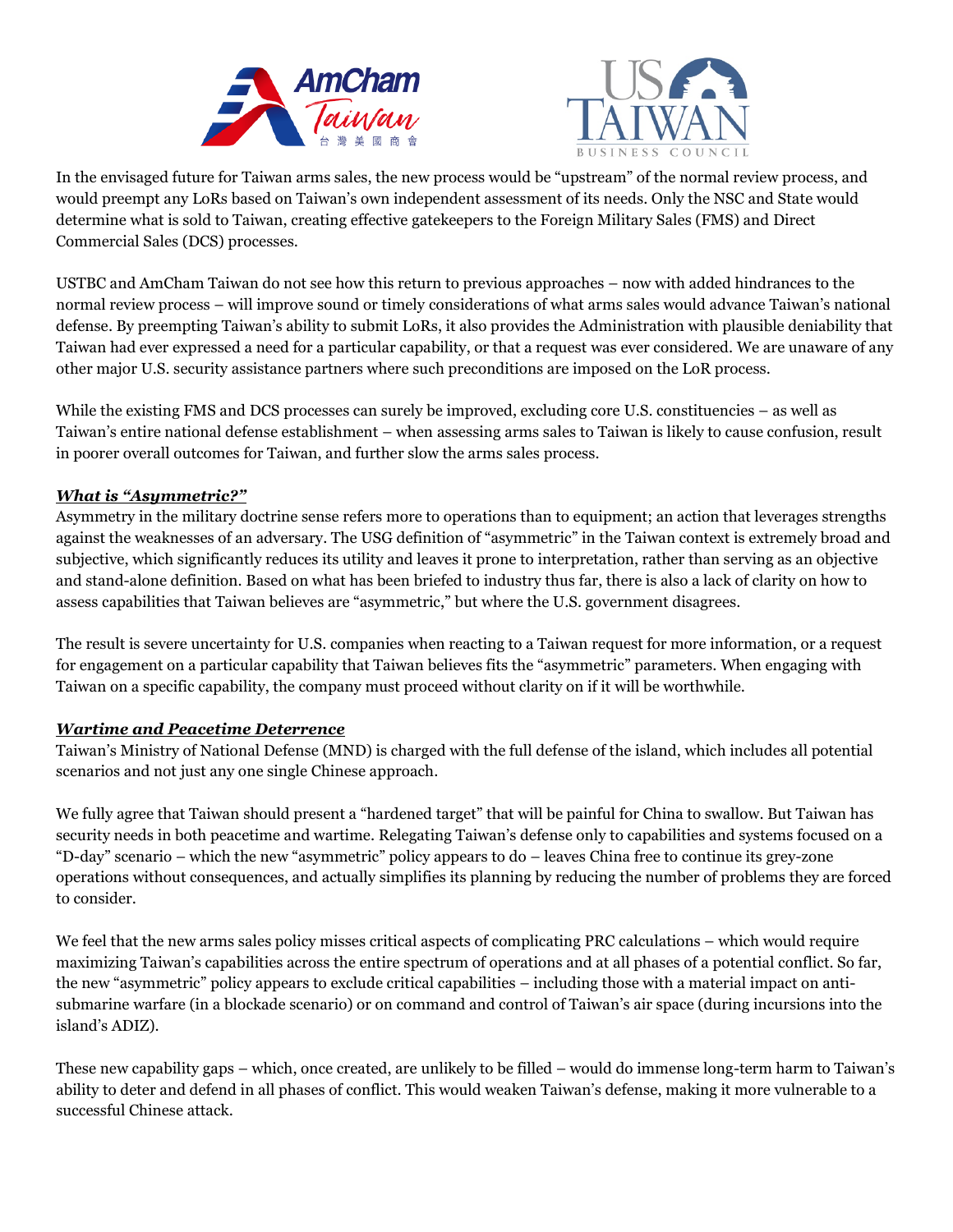



## *Taiwan Will Seek Alternate Solutions*

By limiting Taiwan's access to U.S. defense equipment, we essentially push them onto other sources. If the U.S. does not provide them, Taiwan will still attempt to acquire the systems they believe they need. It may force Taiwan to procure equipment that is less expensive and less capable, but that fills the gap in some manner. Taiwan is also likely to shift some procurement into indigenous channels, which could lead to lengthened timelines – thereby working at cross purposes to our mutual goals for Taiwan's defense.

Additionally, we lose an opportunity to maintain interoperability with Taiwan, and we push them away from U.S. influence. We abrogate the ability to engage, and squander our ability to influence through conditionality (through End Use and Security Agreements), supply chain dependence, and mil-to-mil engagement (including training, exercising, and dialogue).

# *Democratic Agency*

Taiwan's inclusion in the Biden Administration's recent Summit for Democracy highlights the central role that democracy plays in U.S. support for Taiwan. Taiwan's citizens elect their own leaders, and their legislative and executive branches work closely with the MND to determine Taiwan's national security policies and defense requirements.

Taiwan's democratically elected leaders and its military are together charged with producing a full national security policy and defense budget that is based on the entirety of the threat and the myriad scenarios it must address – which includes, but is in no way limited to, a Chinese invasion.

This new U.S. arms sales policy appears to base its evaluation about acceptable costs on a U.S. determination of what Taiwan can afford, rather than on what Taiwan prioritizes to fund. This removes agency from Taiwan – not only from their defense planning but also from the overall direction of their defense budget. They must instead now contend with the uncertainties surrounding acceptably "asymmetric" capabilities. The new policy approach may actually jeopardize the defense of the island by limiting the execution of Taiwan's own military doctrine, and by limiting their ability to develop indigenous tactics, techniques, and procedures.

The new Taiwan arms sales process and associated policy appears dismissive of Taiwan's democratic agency. It creates an impression of U.S. direction, and suggests policy paternalism rather than a mutual discussion to determine which systems and capabilities Taiwan truly needs. This also runs the risk of weakening public support in Taiwan for sustained defense spending, which would be counterproductive to U.S. goals.

Thank you again for engaging with us on this important issue. We would be happy to discuss further at your convenience.

Sincerely.

Andrew Wylegala **Rupert Hammond-Chambers** President President President President President President President President American Chamber of Commerce in Taiwan US-Taiwan Business Council www.amcham.com.tw www.us-taiwan.org

cc: James A. Hursch, Director, Defense Security Cooperation Agency Daniel Kritenbrink, Assistant Secretary, Bureau of East Asian and Pacific Affairs, U.S. Department of State Jessica Lewis, Assistant Secretary for Bureau of Political-Military Affairs, U.S. Department of State Ely Ratner, Assistant Secretary for Indo-Pacific Security Affairs, U.S. Department of Defense